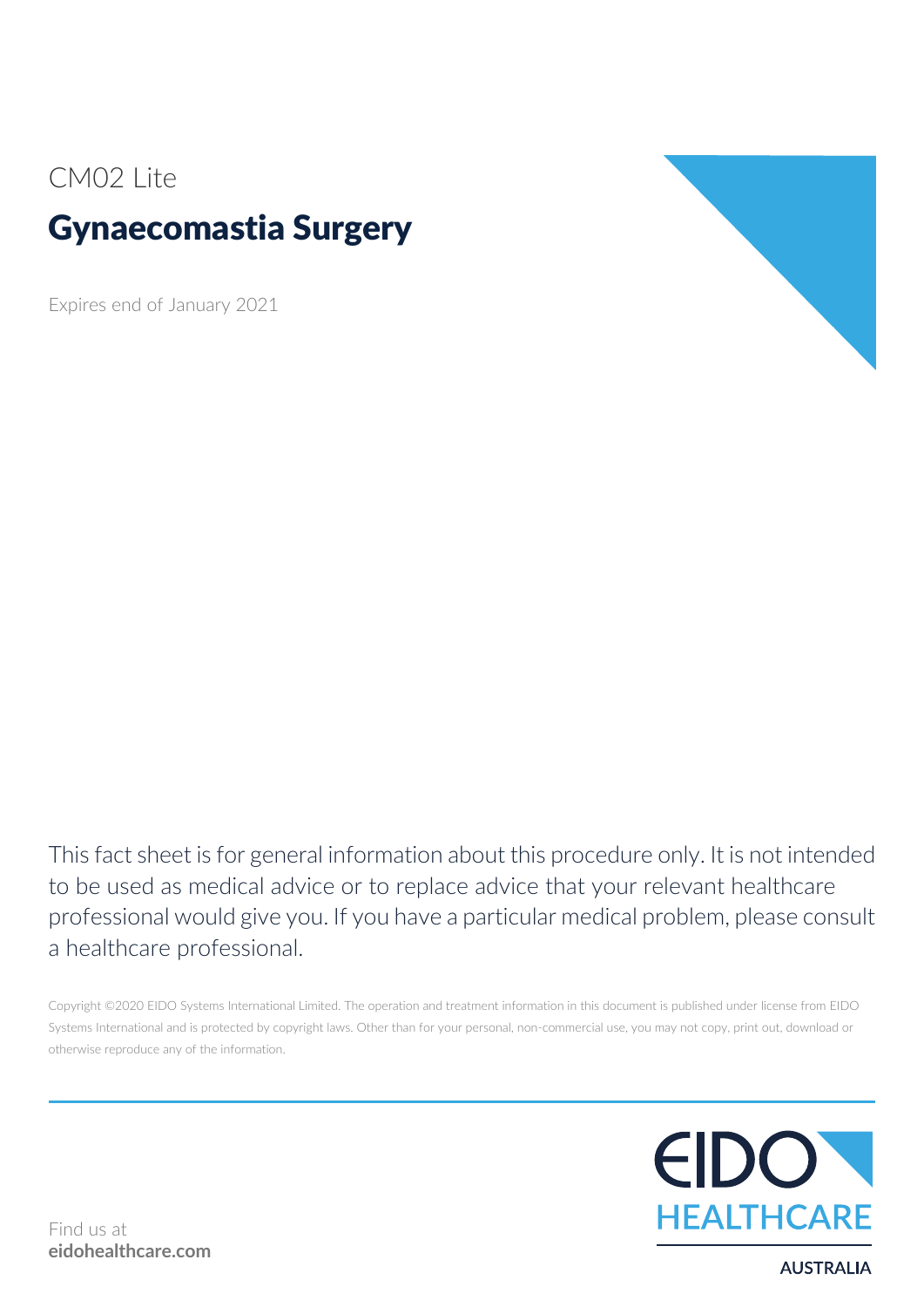### **What is gynaecomastia?**

Gynaecomastia is a condition where too much breast tissue has developed. The condition can be severe and can affect one or both sides of your chest.

#### **Is gynaecomastia surgery suitable for me?**

For most teenagers, gynaecomastia goes away as your hormone levels naturally get into balance. However, in some men the condition is permanent.

Gynaecomastia is not life-threatening but you may want to have the excess tissue removed if you feel embarrassed by the condition.

### **What are the benefits of surgery?**

Your chest should have a more male appearance and both sides should look similar to each other.

### **Are there any alternatives to surgery?**

If the condition is in its early stages, you may be able to take medication to prevent further growth.

If you are overweight and your gynaecomastia is caused mainly by fatty tissue, losing weight may lead to a reduction in the gynaecomastia.

### **What does the operation involve?**

The operation is usually performed under a general anaesthetic but various anaesthetic techniques are possible.

The operation usually takes 30 minutes to an hour for each side that needs to be treated.

If you have only a small amount of excess tissue and good skin elasticity, the operation may involve only liposuction. Your surgeon will use a cannula (thin, hollow tube) attached to a suction device to remove the fat through a small cut.

They will make one or two small cuts on a crease line on the inside or outside of your chest.

Your surgeon will move the cannula through the tissue, making it easier to suction out.



Position of cuts to remove disc of tissue

For severe gynaecomastia your surgeon will make a cut on the line around the areola. They will remove the excess tissue and skin.

### **What complications can happen?**

Some complications can be serious and can even cause death.

#### **General complications of any operation**

- Pain
- Bleeding
- Infection of the surgical site (wound)
- Unsightly scarring of your skin
- Blood clot in your leg
- Blood clot in your lung

#### **Specific complications of this operation**

- Skin burns
- Changes to skin colour
- Irregular body shape
- Fat embolus
- Making a hole in your skin
- Injury to small nerves
- Developing a collection of fluid under your skin

• Developing a collection of blood under your skin